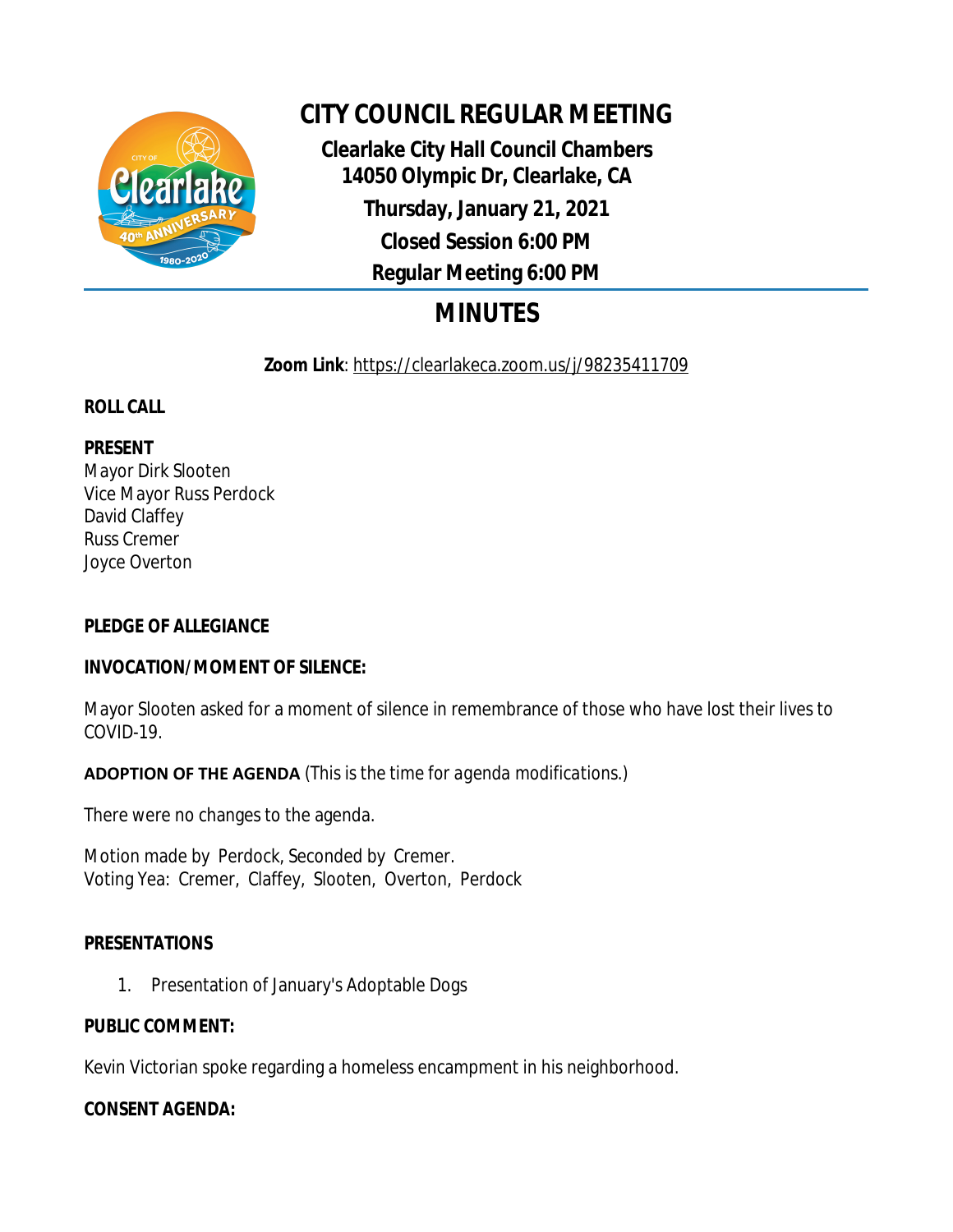Motion made by Perdock, Seconded by Cremer. Voting Yea: Cremer, Claffey, Slooten, Overton, Perdock

- 2. Warrants Recommended Action: Receive and file
- 3. Second Reading and Adoption of Ordinance No. 249-2021, An Ordinance of the City Council of the City of Clearlake Amending Section 18-43.050 of the Clearlake Municipal Code Relating to Commercial Cannabis Businesses Recommended Action: Hold second reading, read by title only, waive further reading and adopt ordinance
- 4. Minutes of the December Meetings Receive and file
- 5. Approval of the Fair Political Practices Form 806 Reporting Public Official Appointments Recommended Action: Adopt Form 806 as presented
- 6. Adopt Resolution No. 2021-04 Approving the Application for Statewide Park Development and Community Revitalization Funds Recommended Action: Adopt Resolution No. 2021-04
- 7. Measure V Oversight Committee Resolution No. OC-2020-01 Recommended Action: Receive and file
- 8. Consideration of Acceptance of the Property Located at 16564 4th Ave. Recommended Action: Accept the property located at 16564 4th Ave. and authorize the City Manager to sign the Certificate of Acceptance

#### **BUSINESS**

9. Consideration of an Ad Hoc Committee to Review the Creation of a Youth Sports Complex Recommended Action: By motion, confirm creation of and Mayor's appointments to the ad hoc committee

Administrative Services Director/City Clerk Swanson gave the staff report.

Mayor Slooten appointed himself and Councilmember Cremer, a representative from SouthShore Little League, a Planning Commissioner, Youth Center and the Youth Soccer League.

Motion made by Overton, Seconded by Perdock. Voting Yea: Cremer, Claffey, Slooten, Overton, Perdock

10. Approve the Submittal of the ROPS FY 21-22 for Both Periods A (July to December) and B (January to June) to the Oversight Board